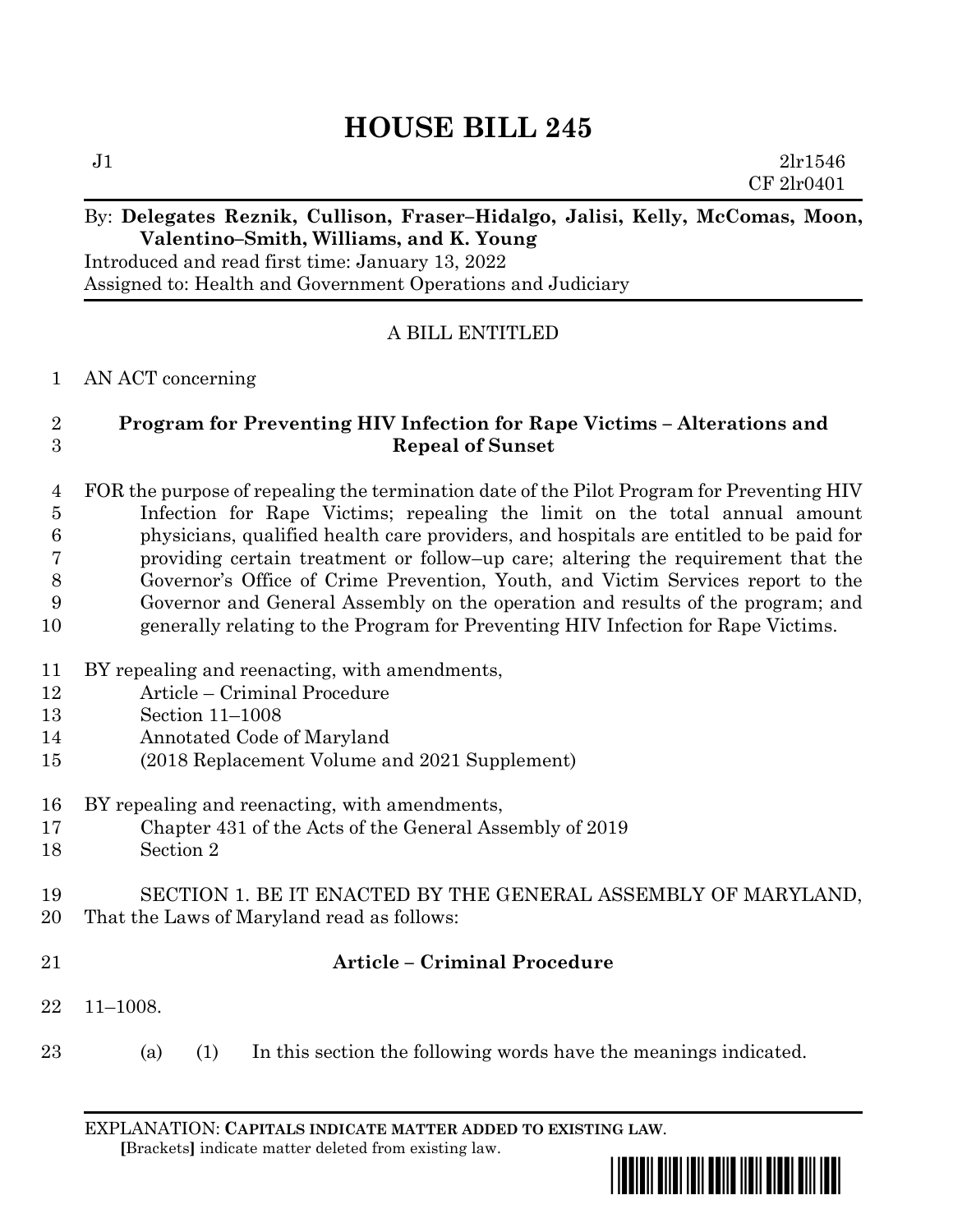| $\overline{2}$<br><b>HOUSE BILL 245</b> |                                                                                                                                                                                                                                                                                                                                                                                                         |                                                                                                                                                                                                                                                                                                                                                      |
|-----------------------------------------|---------------------------------------------------------------------------------------------------------------------------------------------------------------------------------------------------------------------------------------------------------------------------------------------------------------------------------------------------------------------------------------------------------|------------------------------------------------------------------------------------------------------------------------------------------------------------------------------------------------------------------------------------------------------------------------------------------------------------------------------------------------------|
| $\mathbf{1}$                            | (2)                                                                                                                                                                                                                                                                                                                                                                                                     | "Child" means any individual under the age of 18 years.                                                                                                                                                                                                                                                                                              |
| $\sqrt{2}$<br>$\boldsymbol{3}$          | (3)<br>immune deficiency syndrome.                                                                                                                                                                                                                                                                                                                                                                      | "HIV" means the human immunodeficiency virus that causes acquired                                                                                                                                                                                                                                                                                    |
| $\overline{4}$                          | (4)                                                                                                                                                                                                                                                                                                                                                                                                     | "Physician" has the meaning stated in $\S 11-1007$ of this subtitle.                                                                                                                                                                                                                                                                                 |
| $\bf 5$<br>6                            | (5)<br>of this subtitle.                                                                                                                                                                                                                                                                                                                                                                                | "Qualified health care provider" has the meaning stated in $\S 11-1007$                                                                                                                                                                                                                                                                              |
| 7                                       | (6)                                                                                                                                                                                                                                                                                                                                                                                                     | "Sexual abuse" has the meaning stated in $\S 11-1007$ of this subtitle.                                                                                                                                                                                                                                                                              |
| 8<br>9                                  | (b)<br>(1)<br>Victims.                                                                                                                                                                                                                                                                                                                                                                                  | There is a [Pilot] Program for Preventing HIV Infection for Rape                                                                                                                                                                                                                                                                                     |
| 10<br>11                                | (2)                                                                                                                                                                                                                                                                                                                                                                                                     | The purpose of the [pilot] program is to prevent HIV infection for<br>victims of an alleged rape or sexual offense or victims of alleged child sexual abuse.                                                                                                                                                                                         |
| 12<br>13                                | (3)                                                                                                                                                                                                                                                                                                                                                                                                     | The Governor's Office of Crime Prevention, Youth, and Victim Services<br>shall administer the [pilot] program.                                                                                                                                                                                                                                       |
| 14<br>15<br>16<br>17                    | To accomplish the purpose of the [pilot] program, a victim of an alleged<br>$\left( \mathrm{c}\right)$<br>(1)<br>rape or sexual offense or a victim of alleged child sexual abuse shall be provided with a full<br>course of treatment and follow-up care for postexposure prophylaxis for the prevention of<br>HIV infection at the request of the victim and as prescribed by a health care provider. |                                                                                                                                                                                                                                                                                                                                                      |
| 18<br>19<br>20<br>21                    | A victim who receives treatment under this subsection may<br>(2)<br>(i)<br>decline to provide health insurance information or submit personal information to a<br>payment assistance program if the victim believes that providing the information would<br>interfere with personal privacy or safety.                                                                                                  |                                                                                                                                                                                                                                                                                                                                                      |
| 22<br>23<br>24<br>25                    |                                                                                                                                                                                                                                                                                                                                                                                                         | The physician, qualified health care provider, or hospital<br>(ii)<br>providing a victim with treatment and follow-up care under paragraph (1) of this<br>subsection shall inform the victim of the victim's right to decline to provide health<br>insurance information or submit personal information to a payment assistance program.             |
| 26<br>$27\,$                            |                                                                                                                                                                                                                                                                                                                                                                                                         | If a victim declines to provide health insurance information or to<br>(iii)<br>submit personal information to a payment assistance program:                                                                                                                                                                                                          |
| 28<br>29                                | without charge to the victim; and                                                                                                                                                                                                                                                                                                                                                                       | the treatment and follow-up care shall be provided<br>1.                                                                                                                                                                                                                                                                                             |
| 30<br>$31\,$<br>$32\,$<br>33            |                                                                                                                                                                                                                                                                                                                                                                                                         | [subject to the limitation established under subparagraph]<br>2.<br>(iv) of this paragraph,] the physician, qualified health care provider, or hospital providing<br>the treatment or follow-up care is entitled to be paid by the Criminal Injuries<br>Compensation Board as provided under Subtitle 8 of this title for the costs of providing the |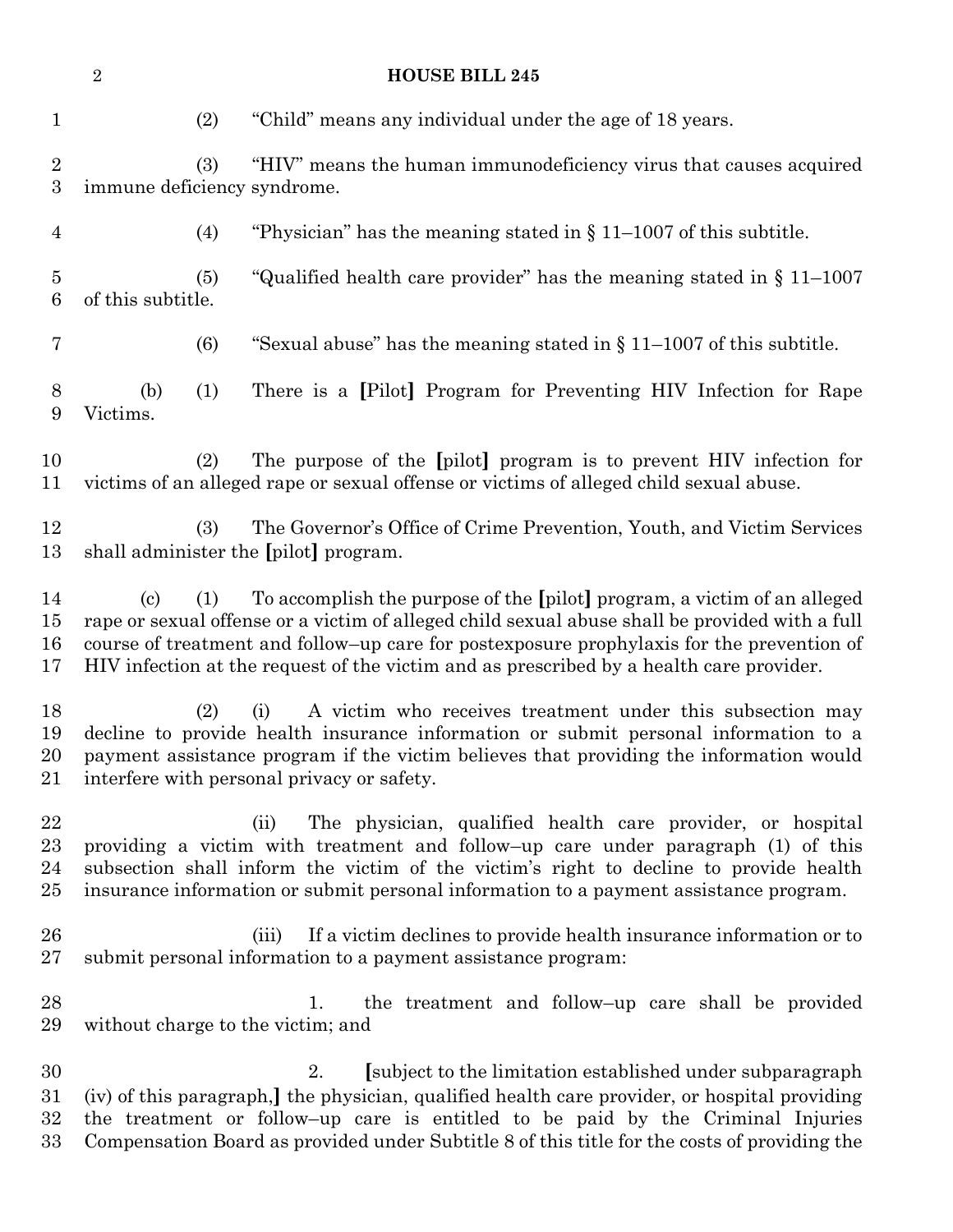#### **HOUSE BILL 245** 3

services.

 **[**(iv) The total amount paid to physicians, qualified health care providers, and hospitals from the Criminal Injuries Compensation Board under subparagraph (iii) of this paragraph may not exceed \$750,000 annually.**]**

 (d) (1) A physician or a qualified health care provider who examines a victim of alleged child sexual abuse under the provisions of this section is immune from civil liability that may result from the failure of the physician or qualified health care provider to obtain consent from the child's parent, guardian, or custodian for the examination or treatment of the child.

 (2) The immunity provided under paragraph (1) of this subsection extends to:

 (i) any hospital with which the physician or qualified health care provider is affiliated or to which the child is brought; and

 (ii) any individual working under the control or supervision of the hospital.

 (e) On or before December 1, **[**2021**] 2022**, **AND EVERY 2 YEARS THEREAFTER,** the Governor's Office of Crime Prevention, Youth, and Victim Services shall report to the Governor and, in accordance with § 2–1257 of the State Government Article, the General Assembly on the operation and results of the **[**pilot**]** program **DURING THE IMMEDIATELY PRECEDING 2–YEAR PERIOD**, including:

 (1) the number of patients that qualified to receive postexposure prophylaxis under the **[**pilot**]** program;

(2) the number of patients that chose to receive postexposure prophylaxis;

 (3) the total amount reimbursed to providers for the postexposure prophylaxis; and

 (4) the cost of the postexposure prophylaxis treatment and follow–up care provided under the **[**pilot**]** program.

### **Chapter 431 of the Acts of 2019**

 SECTION 2. AND BE IT FURTHER ENACTED, That this Act shall take effect October 1, 2019. **[**It shall remain effective for a period of 3 years and, at the end of September 30, 2022, this Act, with no further action required by the General Assembly, shall be abrogated and of no further force and effect.**]**

SECTION 2. AND BE IT FURTHER ENACTED, That this Act shall take effect July